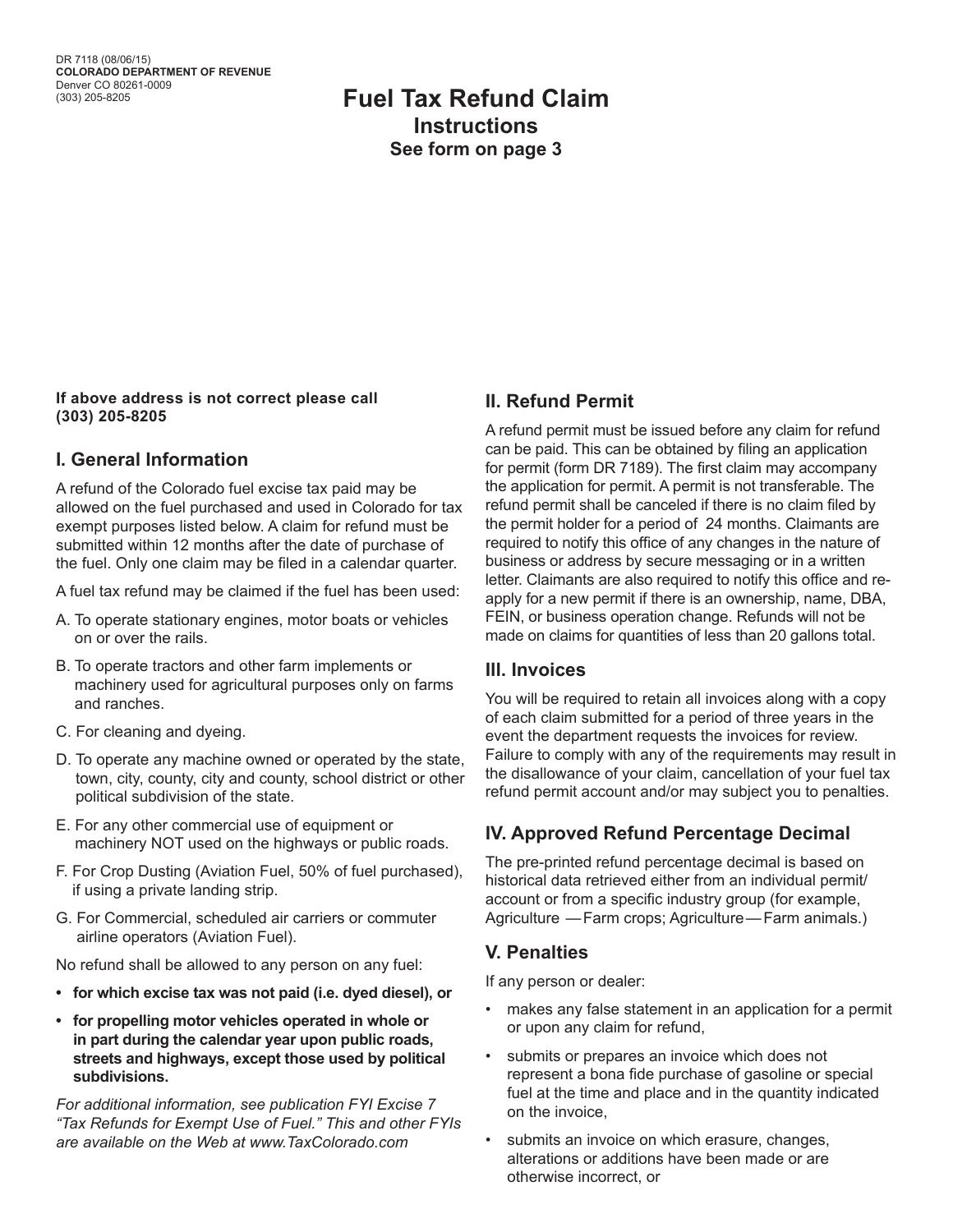used the gasoline or special fuel other than as stated in the permit and application or on the public highways of this state, except as provided in subsection (2) of this section,

that person is guilty of a misdemeanor and, upon conviction thereof, shall be punished by a fine, imprisonment, or both.

The Department may suspend, cancel, revoke or deny a refund permit in accordance with the Colorado Administrative Procedures Act. A taxpayer cannot claim a refund of fuel taxes purchased during the time the refund permit was suspended, cancelled, revoked or denied unless the taxpayer's permit was cancelled for no refund claim submitted for twenty-four months or denied for clerical errors.

Applications for a permit or claims for a refund made in violation of statute shall be denied and, as a penalty, the amount so claimed shall also be deducted from any future claim for refund. For example, any applicant for refund who makes a false statement on an application for permit or credit for refund, or submits any invoices on which erasures, changes, alterations, or additions have been made, or that are otherwise incorrect shall be denied and the penalty described above shall be applied.

## **VI. Claim Form Instructions (DR 7118)**

**NOTE: Refund requests for special fuel types: compressed natural gas, liquefied natural gas and LPG are to be completed under the appropriate columns. DO NOT include refund request for these fuel types under the Special Fuel column.**

**Line 1**—Enter number of gallons used for business purposes and drawn from bulk storage facilities or purchased from a dealer for exempt use. Colorado fuel excise tax must have been paid on the fuel reported on line one.

**Line 3**—For every fuel type, multiply line 1 by the approved percentage on line 2.

**Line 4**—The tax rate for Gasoline and Gasohol is 22 cents. The tax rate for Special Fuel is 20.5 cents. The tax rate for Aviation Gas is six cents. The tax rate for Aviation Jet Fuel is four cents. The tax rates for compressed natural gas, liquefied natural gas and LPG are shown below:

| Year | CNG   | LNG   | <b>LPG</b> |  |
|------|-------|-------|------------|--|
| 2014 | 0.030 | 0.030 | 0.030      |  |
| 2015 | 0.060 | 0.050 | 0.050      |  |
| 2016 | 0.090 | 0.070 | 0.070      |  |
| 2017 | 0.120 | 0.080 | 0.090      |  |
| 2018 | 0.150 | 0.100 | 0.110      |  |
| 2019 | 0.183 | 0.120 | 0.135      |  |

**Line 5**—Amount of refund claim: multiply line 3 by Tax Rate line 4.

#### **VII. IFTA Vehicles**

Taxpayers receiving a separate refund claim form for IFTA must separately claim:

- fuel placed in the ordinary fuel tank of a vehicle whose miles are reported on an IFTA return, and
- must attach a copy of the corresponding IFTA return to each quarterly claim for refund.

## **VIII. Propane (LPG)**

Taxpayers requesting a refund on exempt use of propane must attach copies of invoice(s) verifying tax paid.

#### **Mail to:**

Colorado Department of Revenue Denver, CO 80261-0009